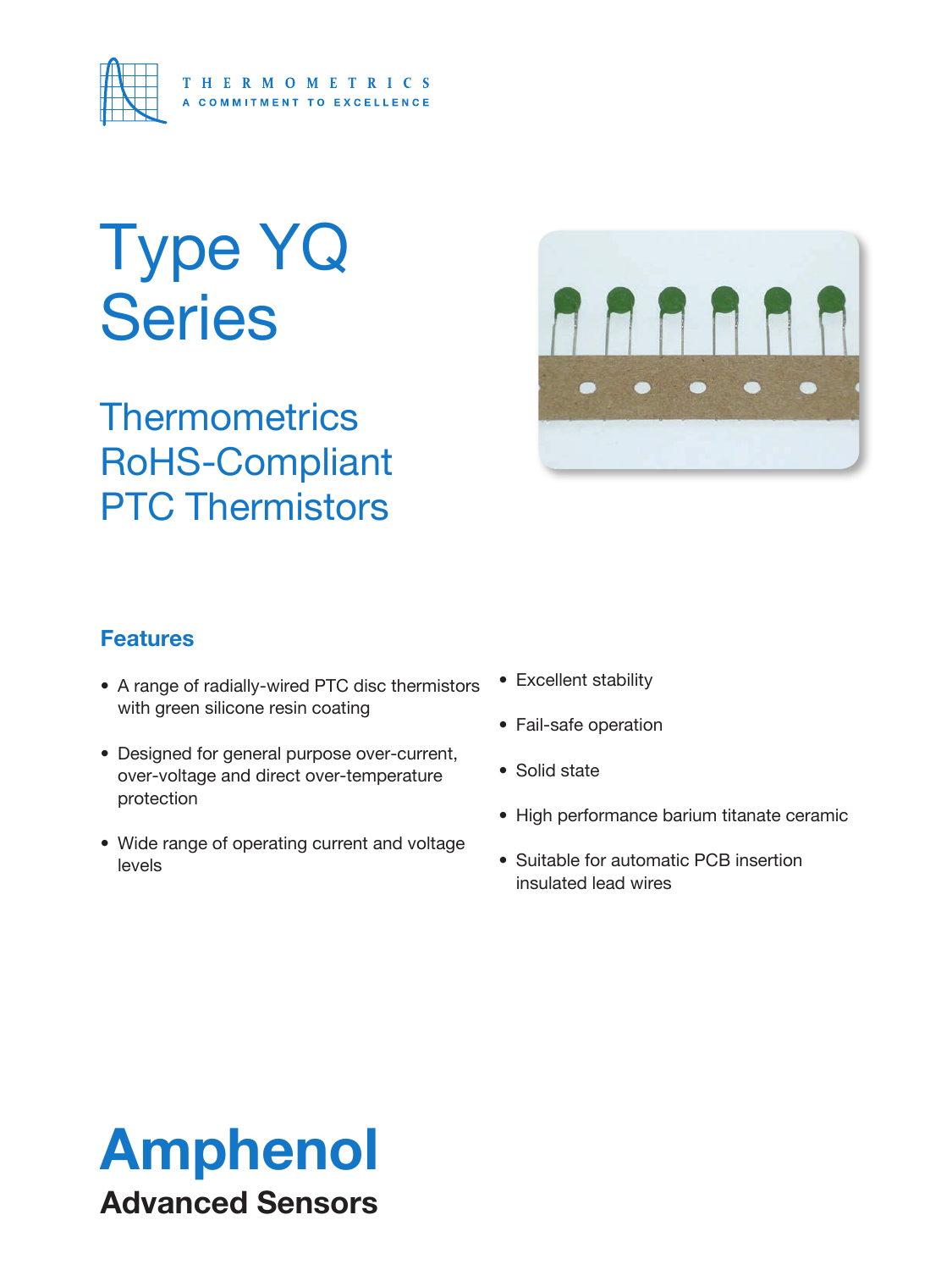## **Packaging**

All types in the YQ range are available loose-packed, as shown in the drawing. Devices are also available on bandolier (tape & reel): types with diameter A<12mm comply with IEC 286-2. To identify the tape & reel packaging required, replace N in the product codes shown in the table as follows:

Bandoliered T

Loose-packed N

#### **Packing Method (Reference Only)**

## **Loose Pack (N)**

5mm< D≤8mm 2000 PCS/box 8mm< D≤10mm 1500 PCS/box 10mm< D≤13mm 750 PCS/box D> 13mm 500 PCS/box

2500 PCS/box



#### **Tape and Reel Pack (T)**

D>13mm 375 PCS/box folding form

D ≤ 5mm 1500PCS/box Tape and reel pack form

5mm< D≤8mm 1000PCS/box Tape and reel pack form 8mm< D≤10mm 750PCS/box Tape and reel pack form 10mm< D≤13mm 500PCS/box Tape and reel pack form



Type YQ Dimensions

## Type YQ Specifications

**Tolerance on R25** ±25%

#### **Ambient Temperature Range**

at maximum voltage 0° to +60°C at zero voltage -25° to +125°C

#### **Lead Wire Material**

Tin-coated copper Body coating Green Silicone resin





Folding Form

Tape and Reel Form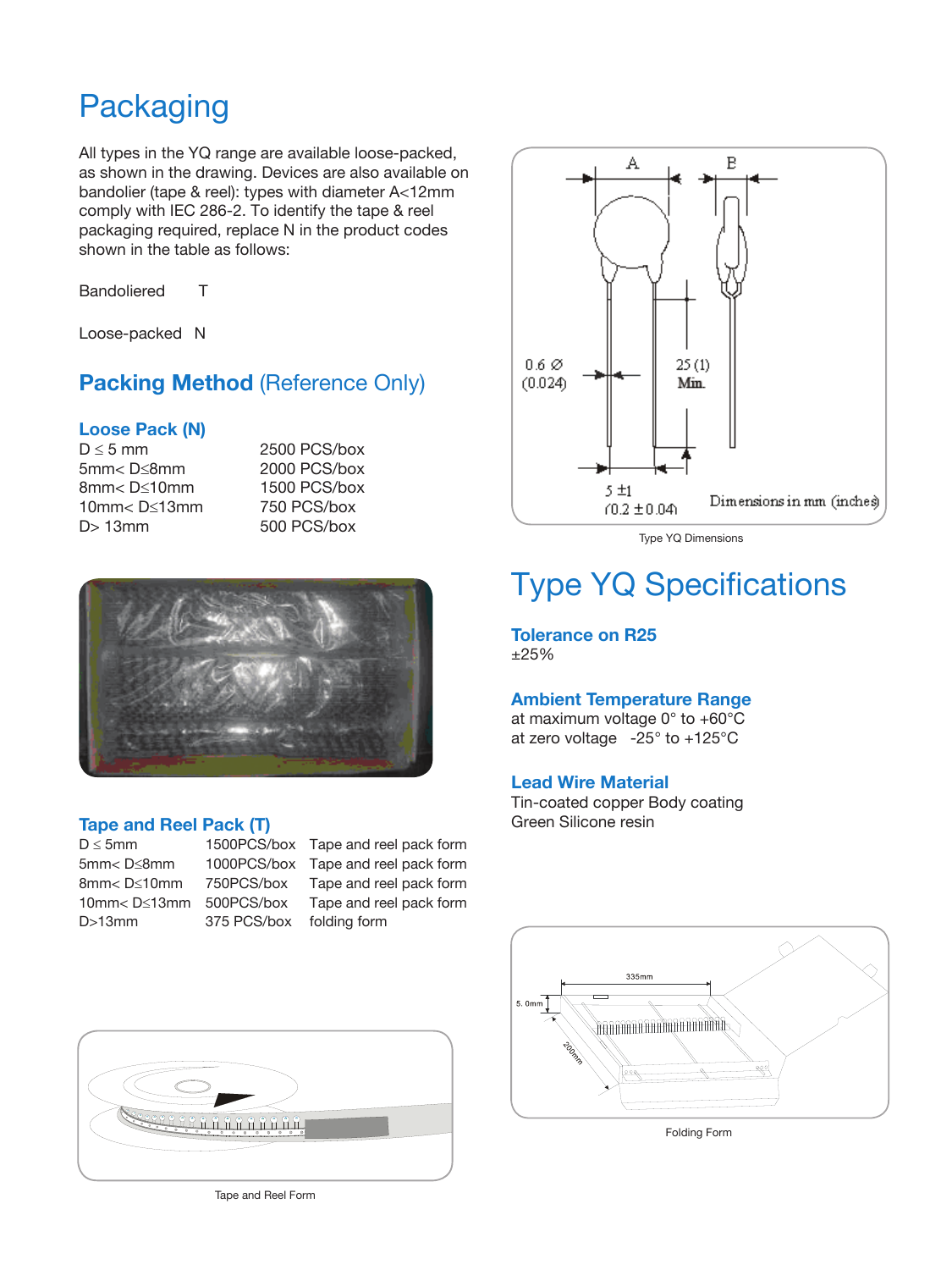## **Ordering Information**

|                                      | Code        | $R25\Omega$ | Int $(A)$ | It $(A)$ | Imo(A)       | A max. |      | B max.         |      |
|--------------------------------------|-------------|-------------|-----------|----------|--------------|--------|------|----------------|------|
| Group                                |             |             |           |          |              | mm     | inch | mm             | inch |
| 265Vrms<br>$Tb=120^{\circ}C$         | YQD120N0006 | 6           | 0.39      | 0.78     | 3.1          | 17.5   | 0.69 | 5              | 0.2  |
|                                      | YQD120N0010 | 10          | 0.25      | 0.5      | 1.8          | 13.5   | 0.53 | 5              | 0.2  |
|                                      | YQD120N0015 | 15          | 0.18      | 0.35     | 1.2          | 11     | 0.43 | 5              | 0.2  |
|                                      | YQD120N0025 | 25          | 0.13      | 0.25     | 0.8          | 9      | 0.35 | 5              | 0.2  |
|                                      | YQD120N0045 | 45          | 0.105     | 0.2      | 0.8          | 9      | 0.35 | 5              | 0.2  |
|                                      | YQD120N0055 | 55          | 0.09      | 0.18     | 0.8          | 9      | 0.35 | 5              | 0.2  |
|                                      | YQD120N0070 | 70          | 0.065     | 0.13     | 0.3          | 6.5    | 0.26 | 5              | 0.2  |
|                                      | YQD120N0120 | 120         | 0.035     | 0.08     | 0.3          | 6.5    | 0.26 | 5              | 0.2  |
| 265Vrms<br>$Tb=100^{\circ}C$         | YQD100N0150 | 150         | 0.038     | 0.08     | 0.3          | 6.5    | 0.26 | 5              | 0.2  |
|                                      | YQD100N0300 | 300         | 0.027     | 0.055    | 0.3          | 6.5    | 0.26 | 5              | 0.2  |
|                                      | YQD100N0600 | 600         | 0.02      | 0.04     | 0.2          | 6.5    | 0.26 | 5              | 0.2  |
|                                      | YQD100N1000 | 1000        | 0.015     | 0.03     | 0.2          | 6.5    | 0.26 | 5              | 0.2  |
| 265Vrms<br>$Tb = 80^{\circ}C$        | YQD080N0025 | 25          | 0.085     | 0.17     | 0.8          | 9      | 0.35 | 5              | 0.2  |
|                                      | YQD080N0050 | 50          | 0.06      | 0.12     | 1            | 9      | 0.35 | 5              | 0.2  |
|                                      | YQD080N0100 | 100         | 0.05      | 0.1      | 0.6          | 8      | 0.32 | 5              | 0.2  |
|                                      | YQD080N0150 | 150         | 0.022     | 0.045    | 0.2          | 4.5    | 0.18 | 5              | 0.2  |
|                                      | YQC120N4.70 | 4.7         | 0.425     | 0.85     | 3.1          | 17.5   | 0.69 | 5              | 0.2  |
| 140Vrms<br>$Tb=120^{\circ}C$         | YQC120N5.60 | 5.6         | 0.4       | 0.8      | 3.1          | 17.5   | 0.69 | 5              | 0.2  |
|                                      | YQC120N6.80 | 6.8         | 0.3       | 0.6      | 1.8          | 13.5   | 0.53 | 5              | 0.2  |
|                                      | YQC120N0010 | 10          | 0.225     | 0.45     | 1.2          | 11     | 0.43 | 5              | 0.2  |
|                                      | YQC120N0022 | 22          | 0.135     | 0.27     | 0.8          | 9      | 0.35 | 5              | 0.2  |
|                                      | YQC120N0033 | 33          | 0.09      | 0.175    | 0.3          | 6.5    | 0.26 | 5              | 0.2  |
| 80Vdc<br>60Vrms<br>$Tb=120^{\circ}C$ | YQB120N2.30 | 2.3         | 0.55      | 1.1      | 8            | 17.5   | 0.69 | $\overline{4}$ | 0.16 |
|                                      | YQB120N3.70 | 3.7         | 0.38      | 0.75     | 5.5          | 13.5   | 0.53 | $\overline{4}$ | 0.16 |
|                                      | YQB120N5.60 | 5.6         | 0.3       | 0.6      | 4.3          | 11     | 0.43 | $\overline{4}$ | 0.16 |
|                                      | YQB120N9.40 | 9.4         | 0.18      | 0.36     | 3            | 9      | 0.35 | 4              | 0.16 |
|                                      | YQB120N0025 | 25          | 0.1       | 0.2      | $\mathbf{1}$ | 6.5    | 0.26 | 4              | 0.16 |
|                                      | YQB120N0055 | 55          | 0.06      | 0.12     | 0.7          | 4      | 0.16 | 3.5            | 1.4  |
| 30Vrms<br>$Tb=120^{\circ}C$          | YQA120N1.20 | 1.2         | 0.75      | 1.5      | 5.5          | 13.5   | 0.53 | $\overline{4}$ | 0.16 |
|                                      | YQA120N1.8L | 1.8         | 0.5       | 1        | 5.5          | 13.5   | 0.53 | 4              | 0.16 |
|                                      | YQA120N1.80 | 1.8         | 0.55      | 1        | 3            | 9      | 0.35 | $\overline{4}$ | 0.16 |
|                                      | YQA120N4.2  | 4.2         | 0.28      | 0.56     | 3            | 9      | 0.35 | $\overline{4}$ | 0.16 |
|                                      | YQA120N0010 | 10          | 0.17      | 0.34     | $\mathbf{1}$ | 6.5    | 0.26 | $\overline{4}$ | 0.16 |
| 18Vrms<br>$Tb=120^{\circ}C$          | YQZ120N1.00 | 1           | 0.65      | 1.2      | 3            | 9      | 0.35 | $\overline{4}$ | 0.16 |
|                                      | YQZ120N1.20 | 1.2         | 0.7       | 1.4      | 4.3          | 11     | 0.43 | $\overline{4}$ | 0.16 |
|                                      | YQZ120N1.80 | 1.8         | 0.55      | 1        | 3            | 9      | 0.35 | $\overline{4}$ | 0.16 |
|                                      | YQZ120N4.60 | 4.6         | 0.3       | 0.58     | 1            | 6.5    | 0.26 | 4              | 0.16 |
|                                      | YQZ120N0013 | 13          | 0.14      | 0.28     | 0.7          | 4.5    | 0.18 | 4              | 0.16 |

| $V_{\text{max}}$ | Maximum operating voltage                       | $H_{25}$ | Resistance at 25°C                  |
|------------------|-------------------------------------------------|----------|-------------------------------------|
|                  | Switching temperature                           | 'mo      | Maximum overload current            |
| $I_{nt}$         | Maximum current without tripping (25°C ambient) |          | Minimum trip current (25°C ambient) |

 $R_{25}$  Resistance at 25 $^{\circ}$ C